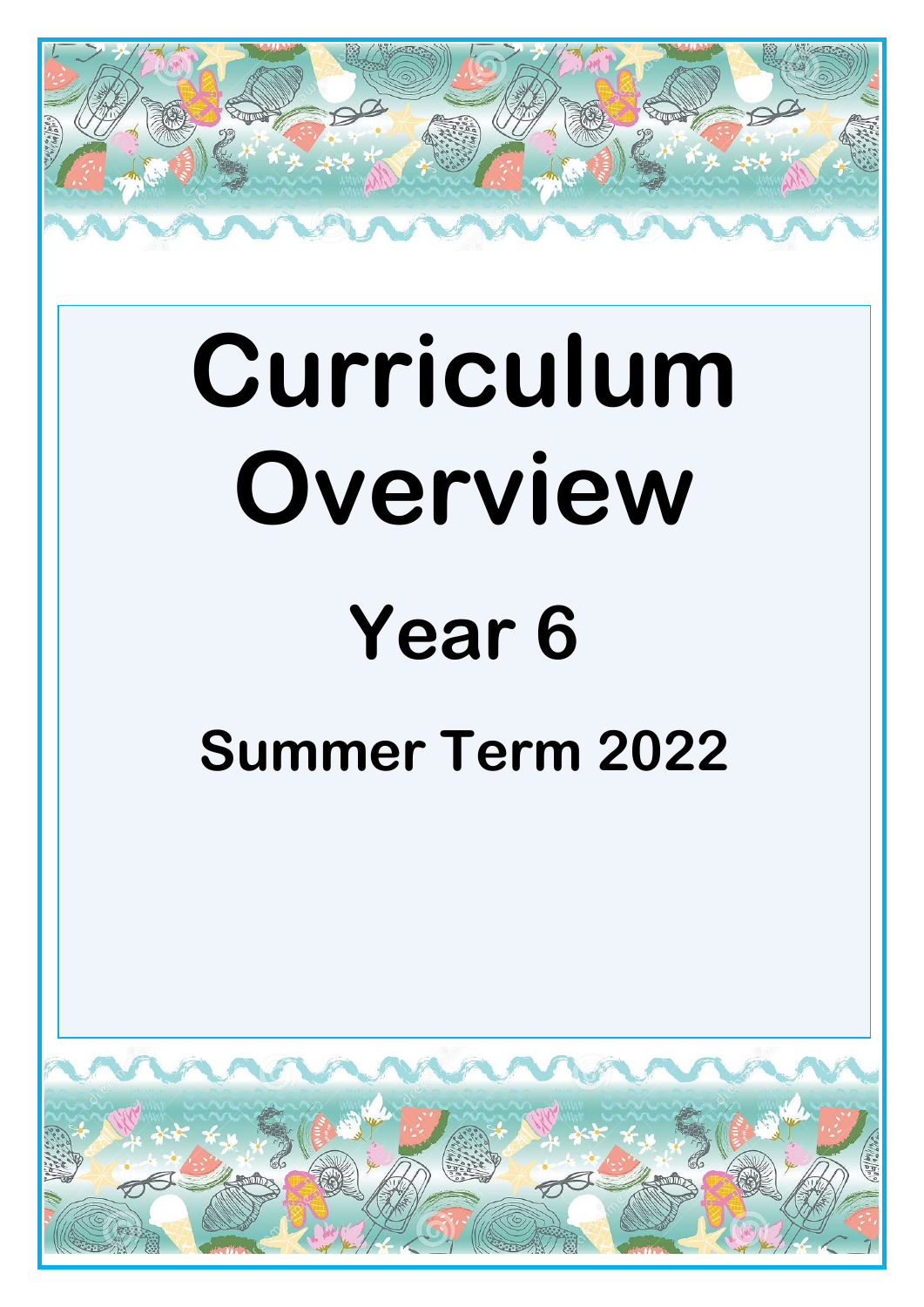#### **English**

Study of Boy by Roald Dahl Study of Whole New Worlds by local author Pam Bloom Descriptive writing Biography writing Study of the Science Fiction genre STAs reading comprehensions **Prepositions** Word classes Relative clauses Passive and active verbs Our changing language

Spelling strategies

#### **Mathematics**

#### **Preparation for SATS assessment which includes revision of:**

Read, write, order and compare numbers Use negative numbers Continue to use all the multiplication tables to  $12 \times 12$ Multiply and divide 4 digits by 2 digits Use & apply a range of mental maths strategies Factors, multiples and prime numbers Understand BODMAS Fractions and decimals Ratio **Percentages** Pie charts Linear sequences Convert measurements of length Use a conversion line graph Find the volume of cubes and cuboids **Science Humanities Light Investigation**  Light travels in straight lines **Exploration in the past and the present nearby and afar**

**Periscopes** Shadow investigations Rainbows and light filters **Science of Sport Materials** Human Body and Sports Sports Performance The slave trade Looking at the slave trade up to the abolition of slavery and the lasting impact of it across the world Spirituality – Thin Places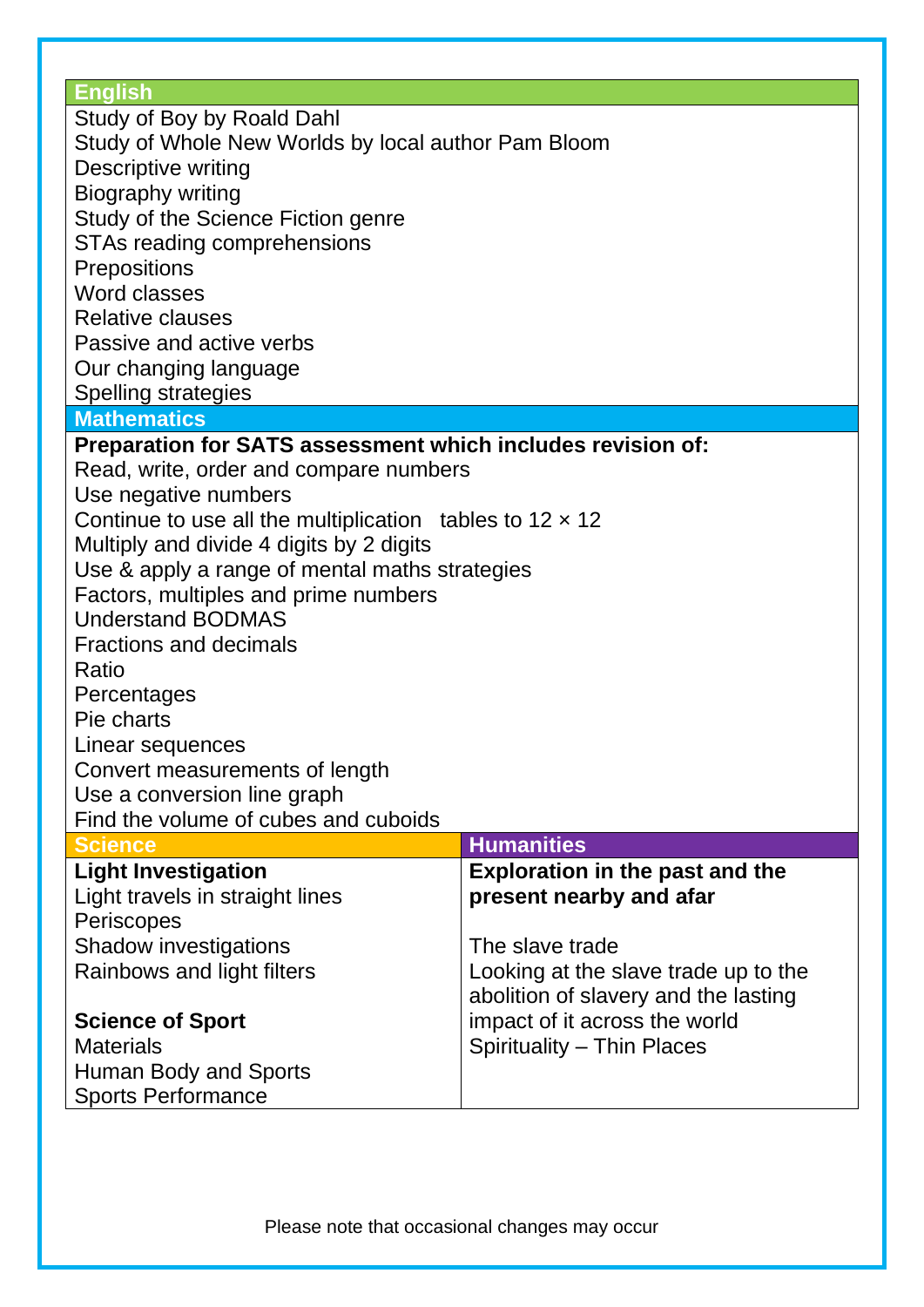| <b>PSHCEE</b>                                                                                                                                                                                                                                               | <b>Physical Education</b>                                                                                                                                                                                                   |
|-------------------------------------------------------------------------------------------------------------------------------------------------------------------------------------------------------------------------------------------------------------|-----------------------------------------------------------------------------------------------------------------------------------------------------------------------------------------------------------------------------|
| Living in the wider world<br>Rules/laws<br>Money/finance<br>Communities/diversity<br>Media literacy<br><b>Mental health</b><br>Aspirations/goals<br>Environment/sustainability<br>Careers/stereotypes<br>Human rights<br>Drugs/alcohol<br><b>Transition</b> | <b>Rounders/Cricket</b><br>Throwing overarm and underarm<br>Striking and catching a ball<br>Fielding<br><b>Game rules</b><br><b>Athletics</b><br>Distance running and sprinting<br>Throwing in a variety of ways<br>Jumping |
| <b>Art &amp; Design</b>                                                                                                                                                                                                                                     | <b>Religious Education</b>                                                                                                                                                                                                  |
| Claude Monet (Artist Study)                                                                                                                                                                                                                                 | Celebrations<br>Forgiveness<br>Festivals in the worlds major religions                                                                                                                                                      |
| <b>Music</b>                                                                                                                                                                                                                                                | <b>Modern Foreign Languages</b>                                                                                                                                                                                             |
| Study different musical styles of 20th<br>century<br><b>Performance skills</b>                                                                                                                                                                              | <b>Spanish</b><br>All in a day<br>Creating a café<br><b>French</b><br>Bon Appetit (enjoy your meal)<br>Monter un café (creating a café)                                                                                     |
| <b>Computing</b>                                                                                                                                                                                                                                            |                                                                                                                                                                                                                             |
| To use variables to programme games<br>in Scratch<br>To experiment and modify variables for<br>better outcomes<br>To debug their program<br>Design, evaluate and improve an<br>independent game in Scratch                                                  | $\sqrt{2}$                                                                                                                                                                                                                  |

Please note that occasional changes may occur